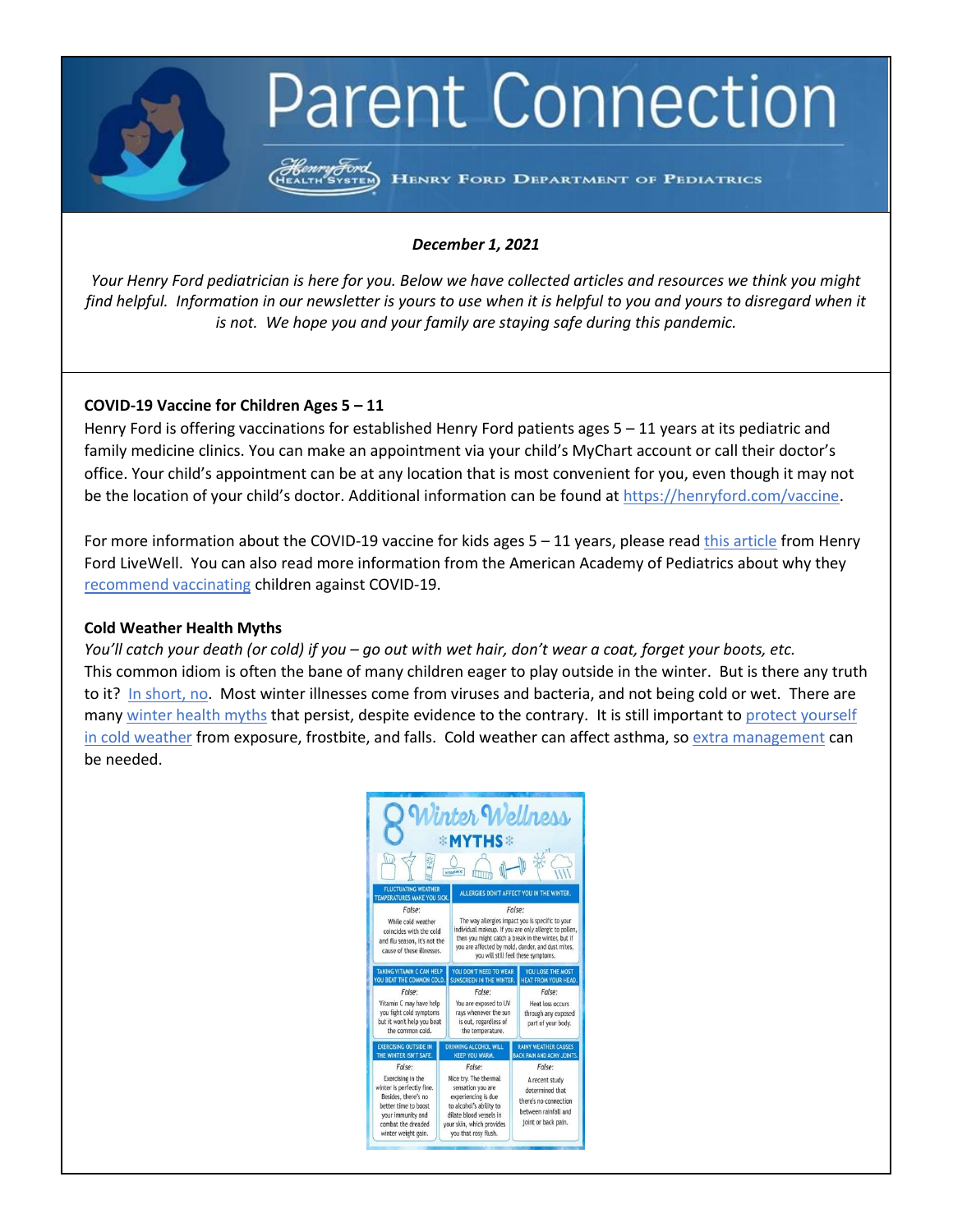## **How to Treat Common Illnesses at Home**

We've entered cold and flu season, and COVID-19 is still very prevalent. When your child starts showing symptoms of illness, it can be hard to know what to do. If you have questions regarding your child's symptoms, Henry Ford Health System has the MyCare Advice Line, which provides non-emergency medical advice for no charge. You can speak to a registered nurse, review your child's symptoms, and get recommendations for care. This line is available 24/7 at (844) 262-1949.

## *For common issues that develop at home, try the following:*

**Fever:** Can be treated with over-the-counter pain reliever. Acetaminophen every 4-6 hours as needed, no more than 5 doses in 24 hours. If fever is not responding to medication or has not resolved over 72 hours consult your physician. You may also want to consult your physician if fever is greater than 102°F.

**Sore throat**: Acetaminophen can be used for pain relief. For older children, gargling with warm salt-water can provide temporary relief. To make salt-water: Combine 1 teaspoon of table salt in at least 8 ounces of warm water. If pain is worsening, contact your child's physician.

**Ear pain:** If pain is persistent and not responding to pain reliever, contact your physician. With a virtual visit a physician may choose to treat with a prescription medication, such as an antibiotic.

**Common cold:** Antibiotics are not used to treat a common cold. For minor cold symptoms, such as an occasional cough, nasal congestion, and mild fever, an over-the-counter pain reliever may be used to treat the fever. A cool mist vaporizer and saline with nasal suction can be used to treat congestion.

If you have concerns that you or your child could have been exposed to someone who has COVID-19, call your physician to discuss next steps.

If your child's symptoms worsen (difficulty in breathing, bluish lips, significant change in behavior) call 911.

# **Seasonal Affective Disorder in Children**

As winter begins, many of us start to have the "winter blues." This is a feeling of sadness usually brought on by shortened days, less sunlight and colder weather. However, if this feeling lasts a long time or has severe symptoms, it may be a clinical condition called Seasonal Affective Disorder (SAD). This is a type of depression that follows a seasonal pattern. While SAD affects mainly adults, children can be impacted as well – especially older children and teens. [Symptoms](https://www.healthychildren.org/English/health-issues/conditions/emotional-problems/Pages/Winter-Blues-Seasonal-Affective-Disorder-and-Depression.aspx) generally include withdrawal, an inability to enjoy yourself and oversleeping. [Making winter easier](https://childmind.org/article/seasonal-affective-disorder/) is one way to try to combat SAD. This includes sticking to routines, prioritizing healthy habits, and setting realistic expectations for winter activities. If you think you or your child have symptoms of SAD, try some of the tips below. If symptoms do not improve, speak to your child's pediatrician.

# **Winter Blues**

Seasonal Affective Disorder & Depression

#### Ways to work through SAD as a family

Bring more sunlight into your life.

Encourage your child to get exercise<br>and spend time outdoors.

Fix healthy meals for your family.

Establish a set bedtime to ensure he gets enough sleep and the same<br>amount of sleep every night.